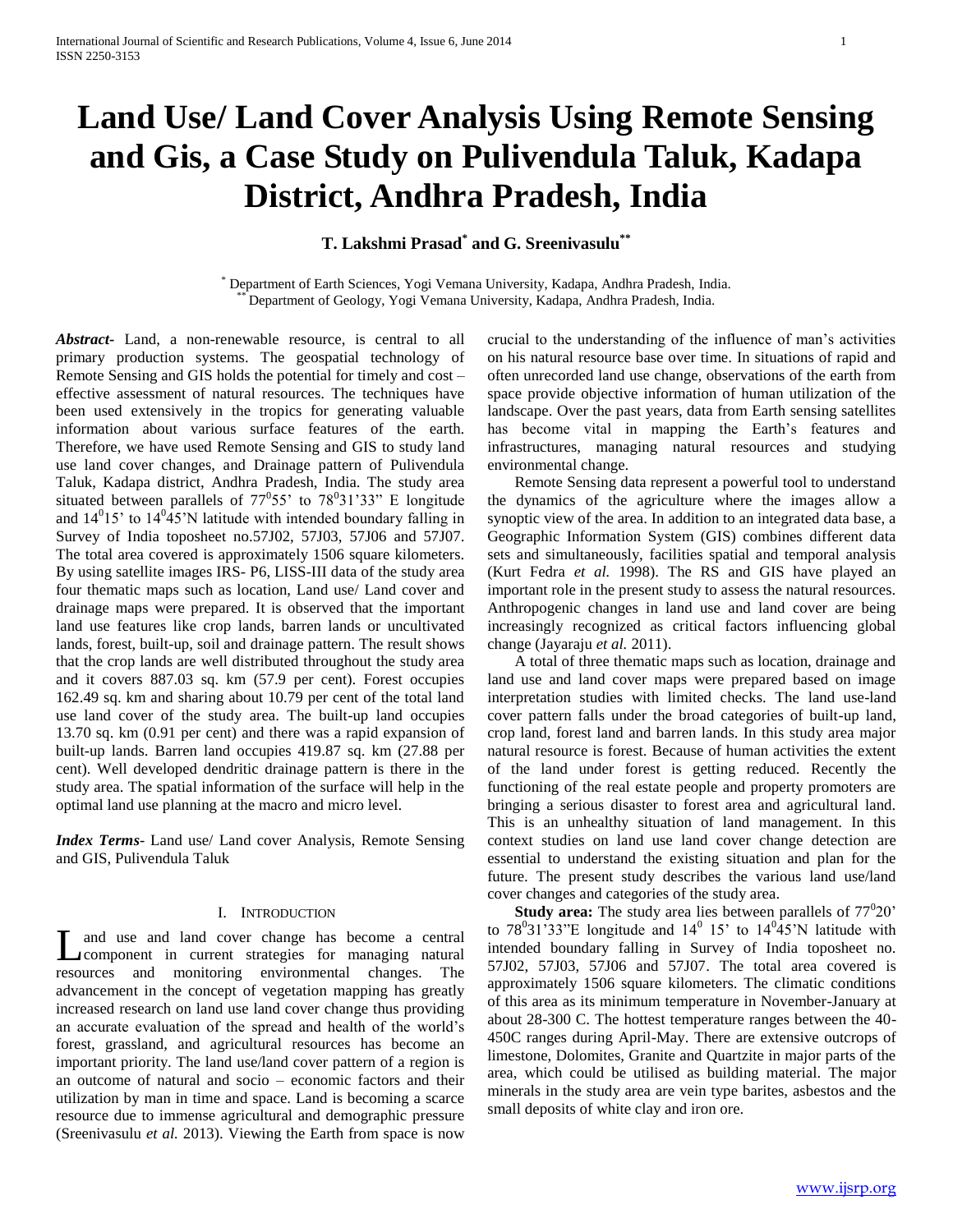



## II. MATERIALS AND METHODS

 The study has made use of various primary and secondary data. These include Survey of India (SOI) topographic sheets of 57J02, 57J03, 57J06 and 57J07 of 1:50,000 scale and satellite image IRS P6 geocoded data of 1:50,000 scale. The Indian Remote Sensing Satellite (IRS) data was visually and digitally interpreted by using the image interpretation elements (such as tone, texture, shape, pattern, association etc.) and ArcGIS software was used for processing, analysis and integration of spatial data to reach the objectives of the study. Adequate field checks were made before finalization of the thematic maps. The main goal of this study is to extract the land use/land cover changes and categories of the study area.

 *Preparation of thematic maps:* These maps are the true representation of earth's phenomena such as spatial distribution of natural resources existing at the time of survey (Sreenivasulu *et Al*. 2014). In the present study satellite image (IRS P6) which is a true record of the various environmental resources

information on the base map. These map showing spatial distribution of forest, agriculture, soil, water resources etc., and prepared by visual interpretation of the satellite imagery. Visual interpretation is carried out based on the image characteristics like tone, size, shape, pattern, texture etc. in conjunction with existing map/literature. These pre-field thematic maps are modified substantiated and confirm after limited field checks.

### III. RESULTS AND DISCUSSIONS

 *1). Analysis of Landuse / Landcover by using Remote Sensing Data:*The land use/land cover categories of the study area were mapped using IRS P6 LISS-III data of 1:50,000 scale. The satellite data was visually interpreted and after making thorough field check, the map was finalized. The various land use and land cover classes interpreted in the study area include, Forest land, built-up land, uncultivated land, cultivated land, rivers, water bodies.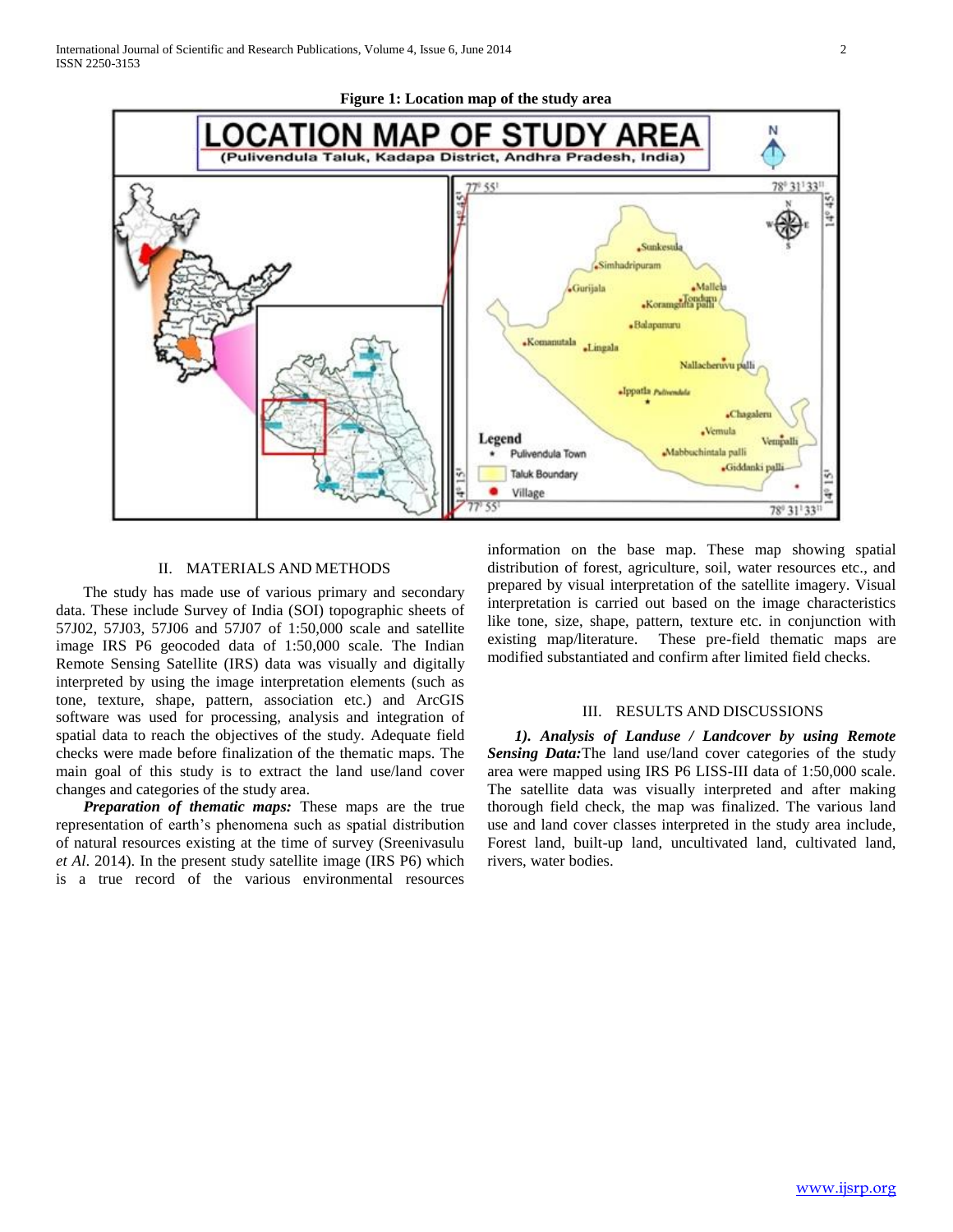

**Figure 2: Land use/ Land cover map of the Study area**

**Table 1: Land use land covers classification system**

| S.No | Name of the   | Area in | Percentage    |
|------|---------------|---------|---------------|
|      | class         | Sq. km  | $\frac{0}{0}$ |
|      | Built up land | 13.70   | 0.91          |
|      | Forest land   | 162.49  | 10.79         |
| 3.   | Barren land   | 419.87  | 27.88         |
|      | Crop land     | 887.03  | 58.96         |

 Detailed accounts of these land use /land cover classes of the study area are described in the following section.

 *1.1) Built–up land:* Built–up land includes educational, health and socio-economic facilities like: games/ sport viewing centres and shops etc. These features are identified with their dark bluish green tone in the core and bluish tone on the periphery. They have a typical coarse and molted texture. These areas are also associated with the network of canals, roads and railway lines. In the study area, is an urban centre, found in the central part of the study area. Some smaller settlements and tiny towns are also found in the study area. The total area covered by the major and minor settlements in the study area constitutes 13.70 sq.km or 0.91 per cent of the study area. (Table 1).

 *1.2) Forest Land:* Forest, comprises of thick and dense canopy of trees. These lands are identified by their red to dark red tone and varying in size. They are irregular in shape with smooth texture. The forests are found on the south eastern part of the study area. The study area covers mostly the dense and scrub forest. The relative concentration of scrubs, bushes and smaller trees are predominant in this category. In the satellite image such forest are identified by yellow tone with smooth texture. The forest areas are Giddankipalli, Komanuthala, Mabbuchintalapalli, Sunkesula, etc. The total forest land occupies 162.49 sq. km (10.79%) of the study area.

# **Figure 3: Pie Diagram of Land Use/Land Cover** Landuse/Landcover analysis of study area



 *1.3) Barren Land:* Barren land covers all lands which are uncultivable like mountains, deserts, bare exposed rock, strip mines, gravel pits and quarries. The areas which comprise barren lands are surrounded by the villages Lingala, Ippatla, Pulivendula, Vemula, Thonduru, Simhadripuram, and Chagaler. These lands occupy 419.87 sq. km (27.88%) of the study area and are suggested to be used for industrial and urbanization purposes (Table 1).

 *1.4) Crop Land:* This encompasses both cultivated and irrigated lands. These are the lands mainly used for farming and for production of food and other commercial and horticultural crops. The help of satellite data, it is possible to identify various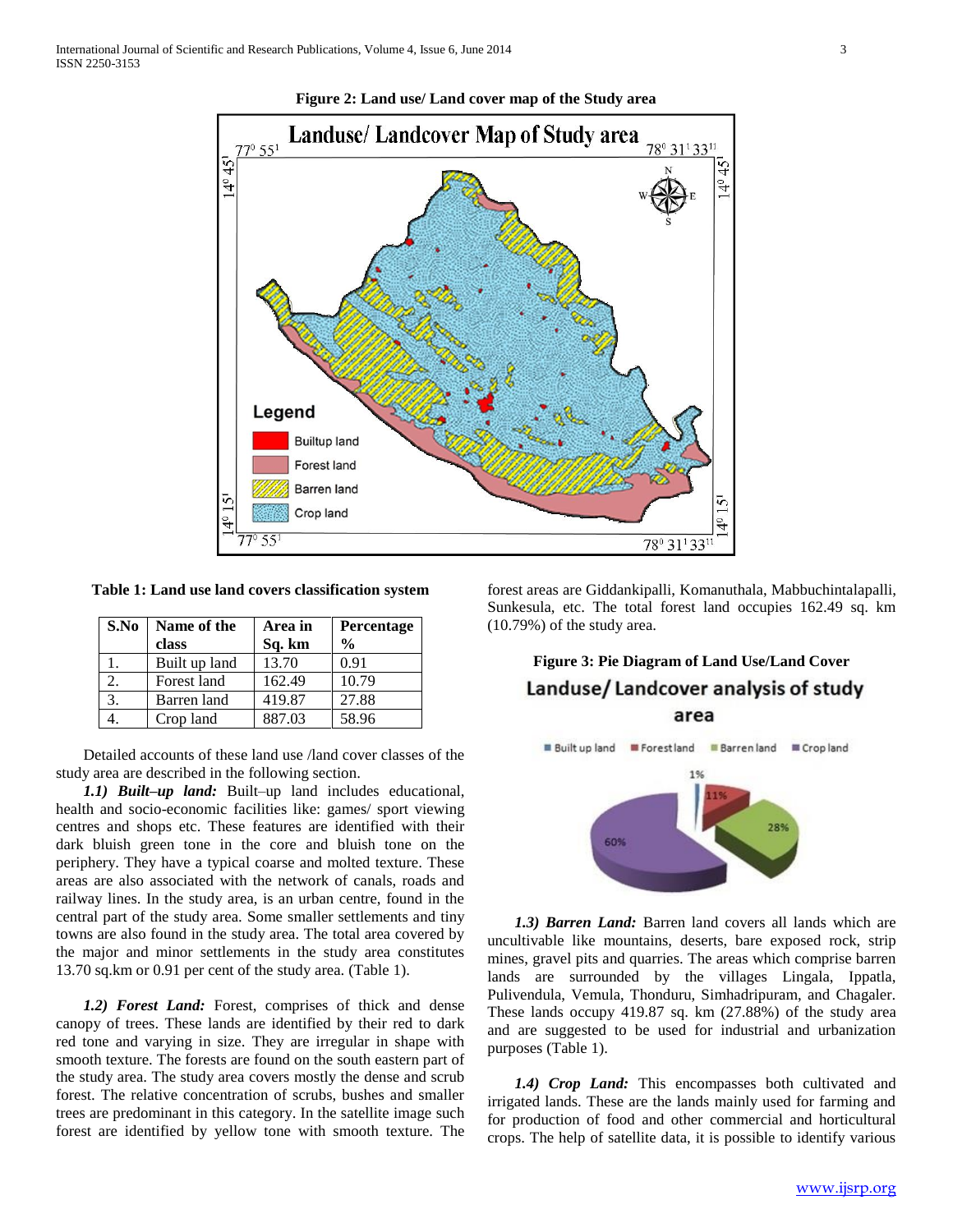agricultural land uses. These include the agricultural areas identified by their characteristic red tone, regular shaped agricultural fields and in associated with settlements, water bodies, etc. Crop lands are well distributed throughout the foot hills zones, along plain regions of the study area. These crop lands were noticed at Gurjala, Balapanur, Vemula, Kovaramguttapalli, Simhadripuram, Chagaleru, etc. Crop lands occupy 887.03 sq. km (58.96%) of the study area.

 *2). Drainage pattern analysis:* The arrangement of streams in a drainage system constitutes the drainage pattern, which in turn reflects mainly structural/ or lithologic controls of the underlying rocks. The area of study encompasses a miscellany of drainage patterns; however, dendritic drainage pattern is the most dominant type and occupies more than 95% of the area. Even though, difference in stream lengths and angle of connection, yet they are in general characterized by a treelike branching system, which is a dendritic drainage pattern that indicates homogenous and uniform soil and rocks.

 Radial drainage patterns also exist in the study area. They appear either as one-set or two-sets of Radial drainage patterns are develop surrounding areas of high topography where elevation drops from a central high area to surrounding low areas.



 *2.1). Stream order (U):* Stream order is a method for classifying the relative location of a reach (a stream segment) within the river basin. The applied method followed the procedure that modified by Stahler [12]. Stream order 1 has one connected edge, and then at the confluence of two1st -order streams assigns the downstream reach of order 2, and so on for the rest orders. In the study area has 4-stream orders, and thus a map was obtained using GIS system. In addition, the used GIS system enabled calculating the number of reaches in each order.

 *2.2). Stream Number (NU):* The count of stream channel in its order is known as stream number. The number of streams decreases as the demarcated watershed has the following stream orders and stream number.

### IV. CONCLUSION

The Indian Remote Sensing Satellite (IRS) data, image processing and Geographical Information System techniques were used to identify the land use categories such as built-up lands, cultivated lands, forest lands, water bodies and uncultivated lands. Satellite images in combination with predated topographic sheet of Survey of India were used for analyzing land use and land cover change detection. It is helpful for further macro and micro level planning. With the help of Geographic Information System the various land use and land cover zones are mapped, which in turn helps for decision maker for planning purpose. The crop lands are well distributed throughout the study area and it covers 887.03 sq. km (57.9 per cent). Forest occupies 162.49 sq. km and sharing about 10.79 per cent of the total land use land cover of the study area. The built-up land occupies